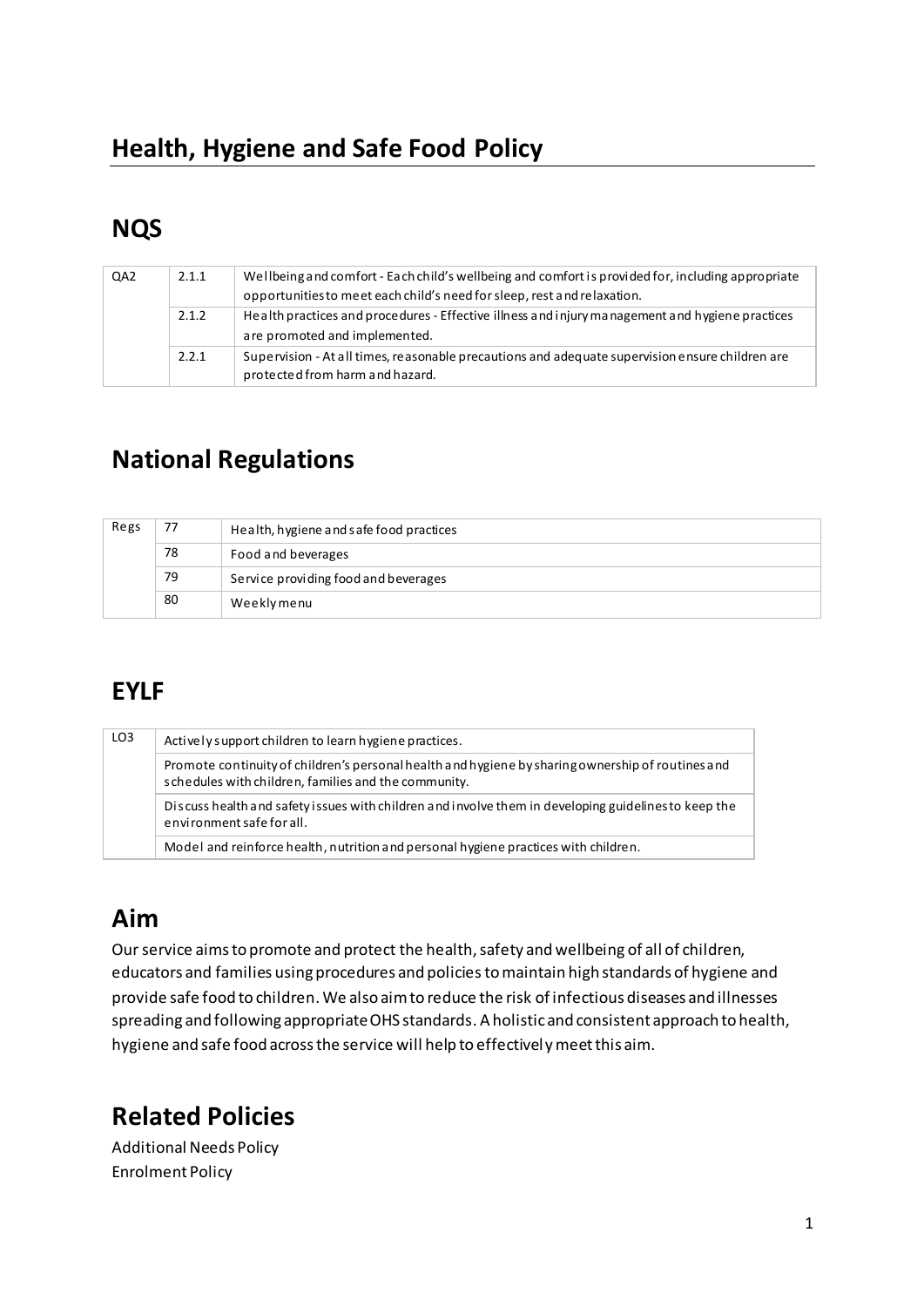Food, Nutrition and Beverage Policy Immunisation and Disease Prevention Policy Incident, Injury, Trauma, Illness Policy Medical Conditions Policy Physical Activity Promotion Policy Relationships with Children Policy

### **Implementation**

The Approved Provider will ensure that the Nominated Supervisor (who is responsible for ensuring all staff members, educators and volunteers) must implement adequate health and hygiene practices and safe practices for handling, preparing and storing food. This policy, and related policies and procedures at the service will be followed by nominated supervisors and staff members of, and volunteers at, the service in relation to -

### **(a) Hygiene practices.**

**(b) Safe and hygienic storage, handling and preparation of all food and drinks, including foods and**  drinks provided by the child's home.

**(c) Working with children to support the promotion of hygiene practices, including hand washing, coughing, dental hygiene and ear care.** 

**(d) Toileting, nappy changing and cleaning of equipment.** 

**(e) The provision of fresh linen and sheeting for cots and mattresses.** 

Children will be grouped in a way that allows educators to maintain a hygienic environment for individual at the service.

In any instances where children display any signs of illness or injury, educators will refer to the Incident, Injury, Trauma and Illness Policy and Incident, Injury, Trauma and Illness Record.

Importantly, we will work with each child to promote health and safety issues, encourage effective hygiene, food safety and dental care, and maintain a healthy environment that is safe for each child. Regular discussions between educators and children will be integrated throughout the program at appropriate intervals.

Information on health, hygiene, safe food and dental care principles and practices will be displayed in the reception area and drawn to the attention of all parents on a regular basis.

To uphold the general health and safety of all children using the service, all educators and visitors will follow the Tobacco, Drug and Alcohol Policy.

### **Equipment and Environment**

The service will wash mouthed toys daily using warms water and soap, and dry in the sun, rotate toys to allow for washing and use individual toy bags for babies, clean books by wiping with moist cloth and drying, clean storage areas weekly.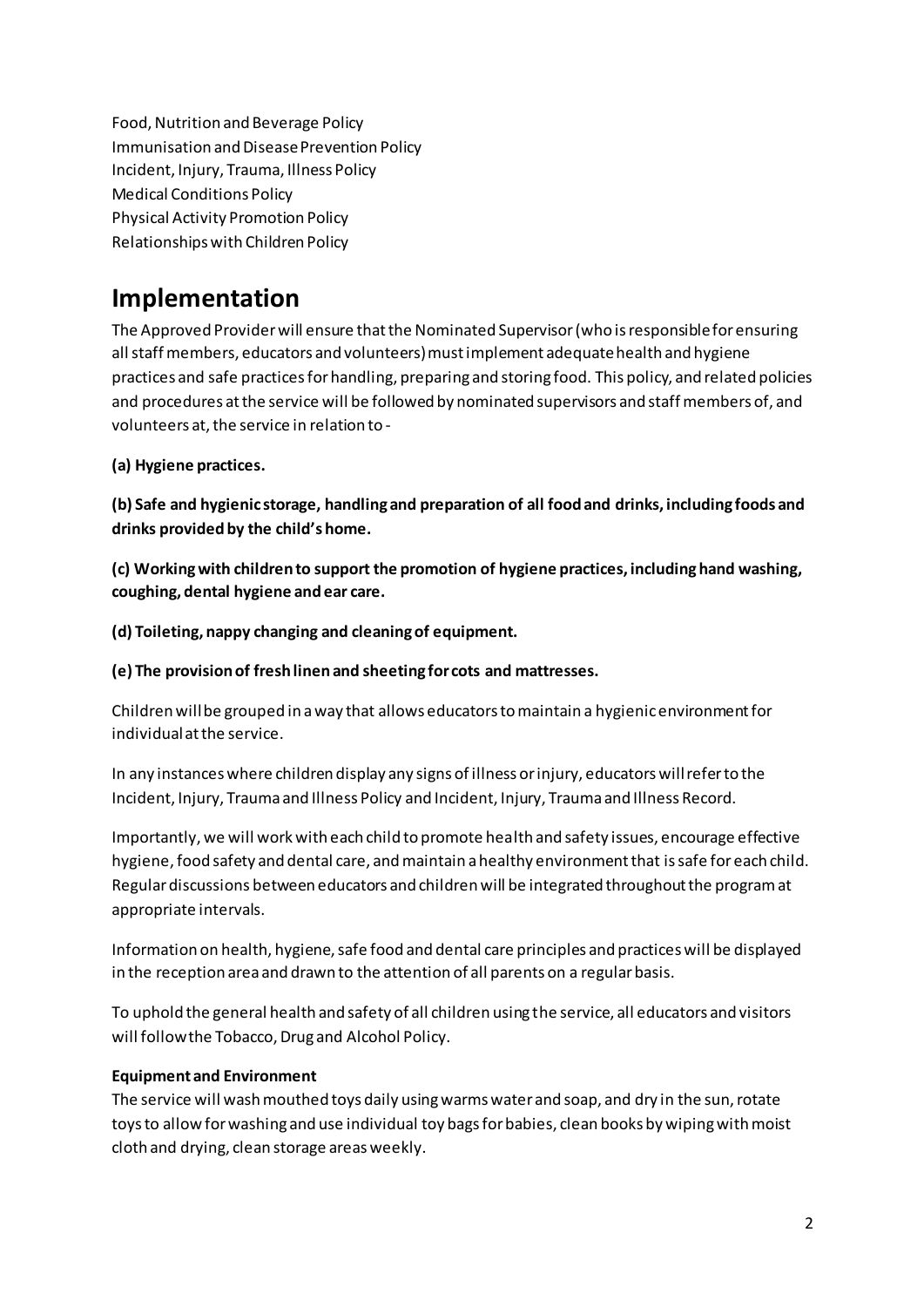Surfaces will be cleaned with detergent after each activity and all surfaces cleaned thoroughly daily. Floor in the babies and toddlers rooms will be washed each day. Areas contaminated with body fluids will be disinfected after washing.

### **Sterilisation of Dummies/Pacifiers**

Where a baby does not have a clean spare dummy educators will sterilise a dirty dummy before use by simmering it in boiling water for at least 5 minutes. Dummies will not be sterilised using a microwave. Educators will ensure the dummy is cool before use. T he dummy will be air-dried and stored in a sealed container if it is not being used immediately. Educators will advise parents to discard the dummy if the baby has an infection. For children over 12 months old dummies can be cleaned by washing with warm, soapy water and rinsing well.

### **Sterilisation of Bottles**

Educators will sterilise all bottle-feeding equipment for babies up to 12 months old. The bottles, teats etc. will be washed in warm, soapy water using a clean bottlebrush to thoroughly remove all traces of milk. The bottles will be rinsed and then sterilised by one of the following methods (boiling is the preferred option recommended by the Vic Govt Better Health).

### Boiling

Educators will

- Place all equipment in a large pot and cover with tap water (make sure your water meets the Australian Drinking Water Guidelines if you are not using town water).
- Make sure there are no air bubbles trapped inside the bottles.
- Put the saucepan lid on and bring to the boil.
- Allow five minutes of rapid boiling.
- Turn off heat and allow to cool.
- Make sure they wash their hands thoroughly with soap and water before handling the equipment.
- Store the sterilised equipment in a clean container in the fridge and re-boil after 24 hours if it has not been used before then.

### Sterilising chemicals

Educators will carefully follow the manufacturer's instructions to ensure correct strength and:

- Mix the chemicals with water in a big plastic or glass bowl
- Place all equipment in the solution ensuring all surfaces are covered– for example, by squirting solution through teats and getting rid of any air bubbles.
- Soak the equipment for at least one hour and change the solution every 24 hours.
- Scrub the container with warm soapy water and rinse thoroughly before refilling with new solution.
- Remove the equipment and shake off excess solution, but do not rinse.
- Use only glass or plastic, as metal will rust when left in the solution.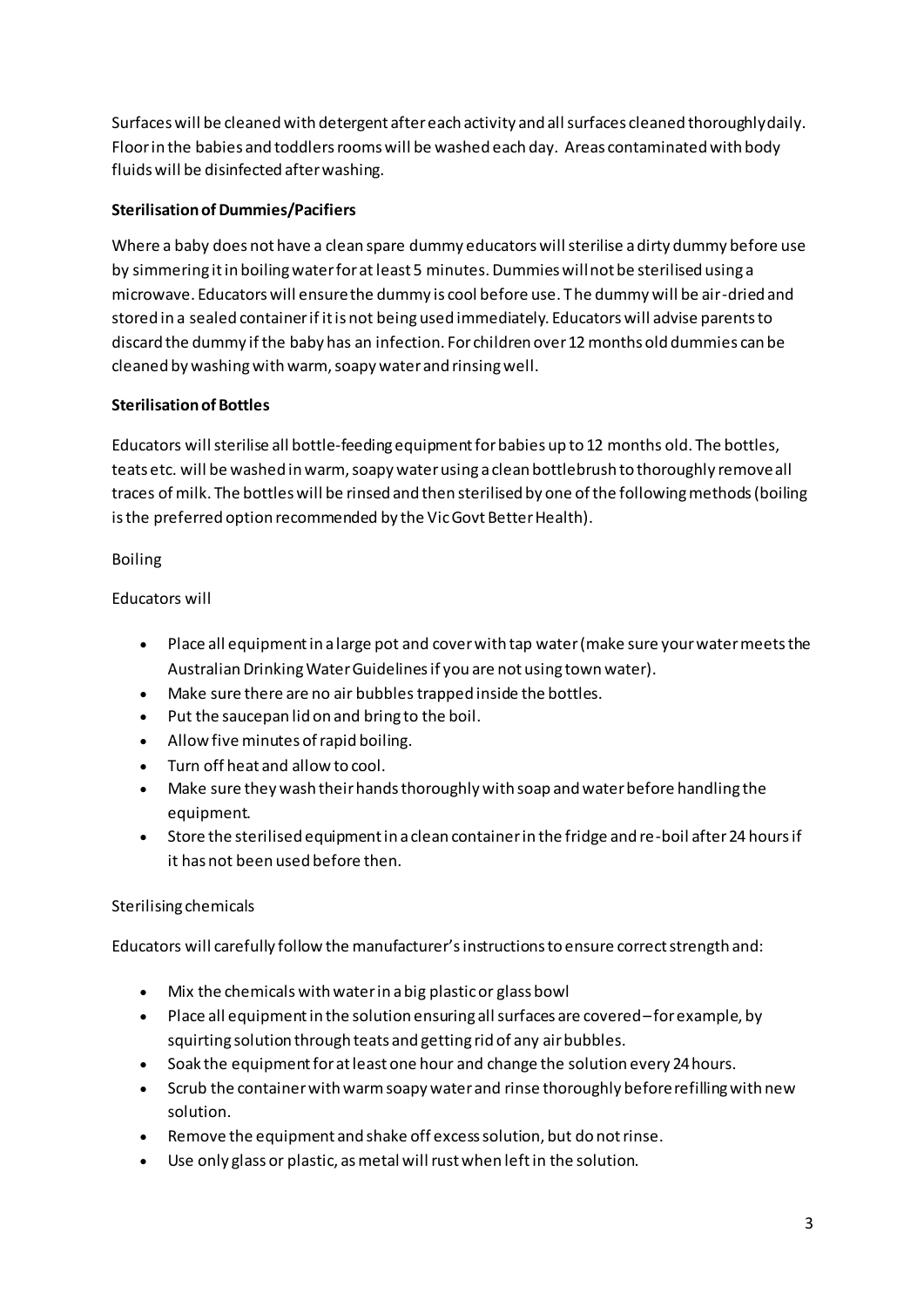Steam steriliser appliances

Educators will use a steam steriliser appliance to the manufacturer's directions and:

- Place the equipment in the steriliser and add the recommended amount of water.
- Put the lid on and steam the equipment for the recommended period of time.
- Keep the lid on until the bottles are needed.
- Wipe and dry the inside of the container once a day to keep it clean.

Microwave steam sterilisers

Educators will:

- Read the instructions carefully.
- Check the microwave power needed to sterilise the equipment properly because not all microwave ovens are the same.
- Do not use metal inside these sterilisers.

#### **Bedding**

Each child will have their own bedding. When used by one child it will be washed before it is used by another child.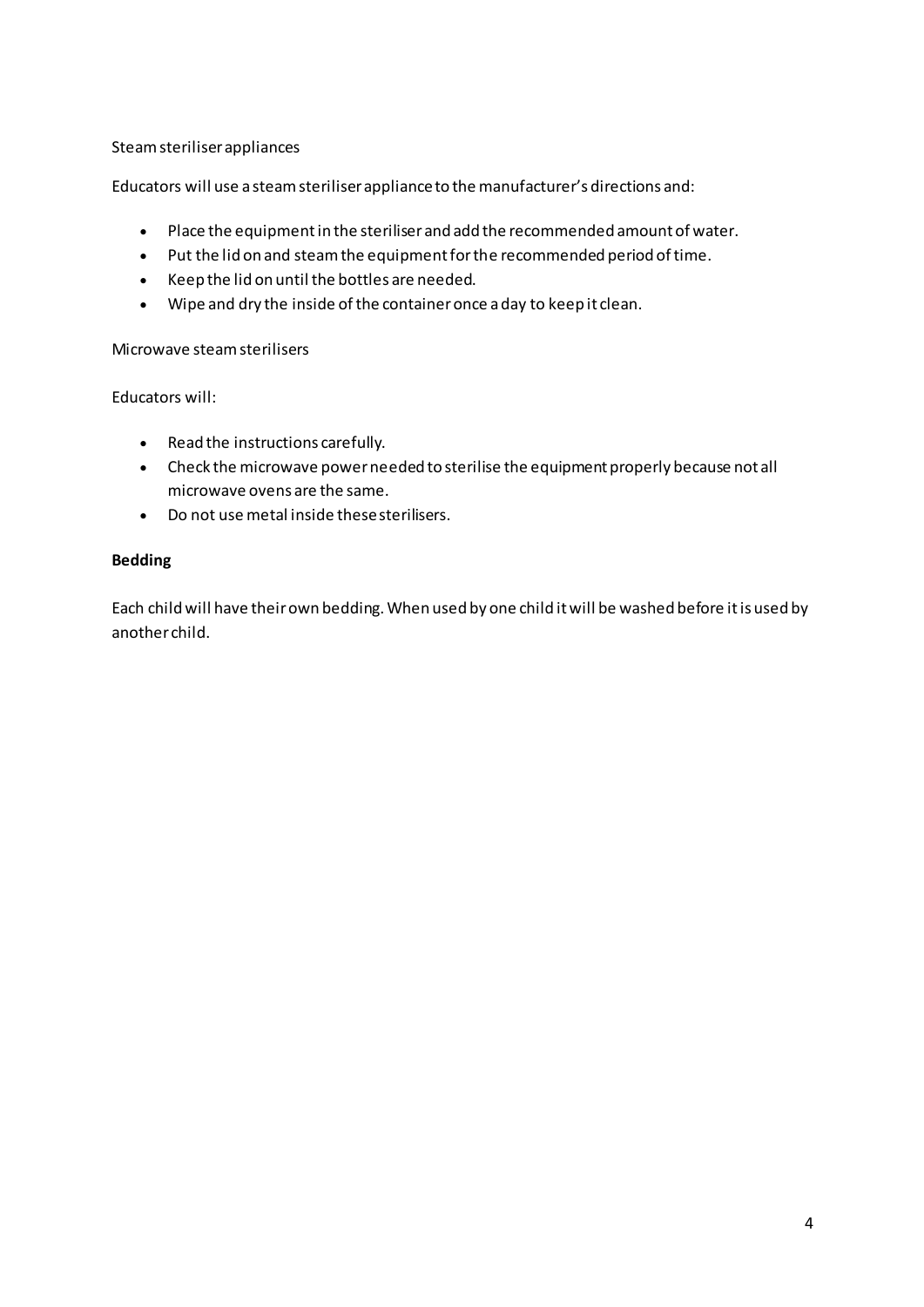### **Hand Washing Procedure**

Our service will provide the appropriate height basins for children to wash their hands in as well as basins height appropriate for adults. Liquid soap will be provided by all individuals to wash their hands and we will ensure any allergies to soap are identified using the Enrolment Form and catered for appropriately. Along with this, the service will provide either/and/or individual towels, paper towel or an automatic dryer for individuals to dry their hands.

#### **All individuals should wash their hands:**

- Upon arrival to reduce the introduction of germs.
- Before handling food.
- After handling food.
- After doing any dirty tasks such as cleaning or changing nappies.
- After removing gloves.
- After going to the toilet.
- Before and after nappy change procedures.
- After giving first aid.
- Before and after giving each child medication. If giving medication to more than one child between each child.
- Before going home to prevent taking germs home.

### **Below are instructions on how to effectively wash hands. All individuals are to follow this procedure and it should be displayed above every sink.**

- Wash hands using running water and soap.
- Rub hands vigorously.
- Wash hands all over ensuring that the back of the hands, wrists, between fingers and under the fingernails are cleaned.
- Rinse hands thoroughly.
- Turn off the tap using a clean piece of paper towel.
- Dry hands thoroughly with clean towel/paper towel of an automatic dryer.
- This should take about as long as singing "Happy Birthday" twice.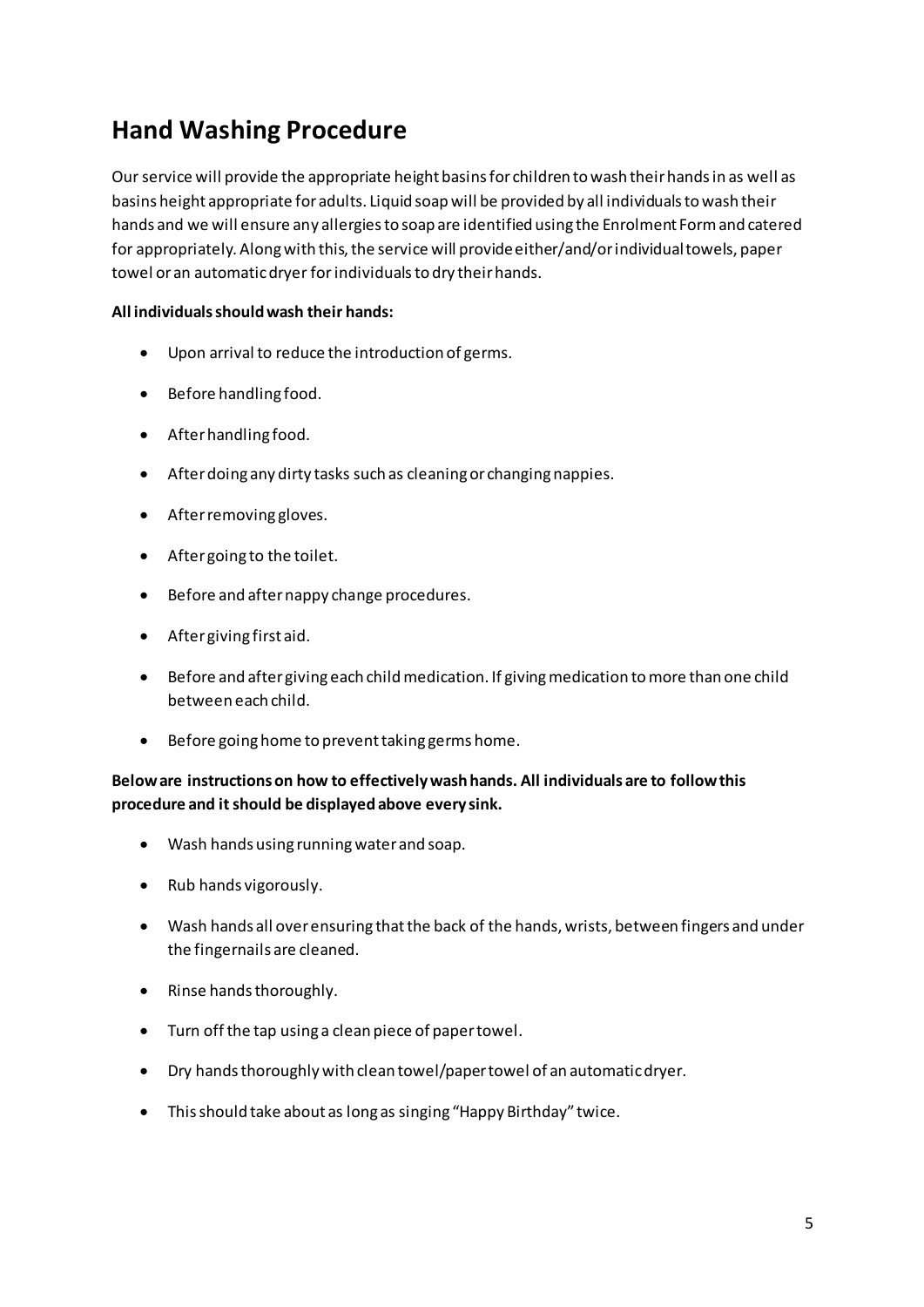## **Hygienic Nappy Change Procedure**

The service accepts enrolments of children who have not yet been toilet trained Toileting occurs at any time of the day and is specific to individual needs. Educators will communicate with parents to develop consistency with their child's toileting habits. Educators must be aware of and consider any special requirements related to culture, religion or privacy needs. Children who are in nappies will have this detail recorded in their communication books daily.

Nappy changing and toileting will only be carried out by educators following the nappy changing procedure. At times it may be necessary for a student to carry out the nappy change procedure as part of practical education requirements, and a trained educator must always be present to monitor this situation and ensure the procedure is being followed adequately. If a parent is present and helping their child (toileting in the bathroom), it is required that an educator accompany any other children needing to use the bathroom at the same time. Additionally, the service will follow hygienic nappy change practices at all times using the following procedure -

- Nappy changing will be done only in the nappy change area which will be properly stocked with paper towels or towels, plastic bags, fresh nappies, clean clothes**,** rubbish bin with sealed lid lined with plastic. Always prepare change area first: put on gloves, place paper towel, wipes and bag to dispose of nappy.
- Nappy changes occur frequently and as needed throughout the day. At all times one hand must be kept on the child to prevent them falling from the change table.
- Assist the child up to the nappy change table.
- Remove the dirty nappy: remove excess faeces with paper towel and place in toilet. Flush toilet. Clean and dry the child's bottom using wipes, wiping from front to back. Remove paper towel from the change table.
- Seal the soiled nappy, paper towel and wipes into plastic bag (use two if soiled) and place into lined pedal bin. Place any soiled clothing into a bag and seal for washing. Remove gloves before touching any clean clothing or the clean nappy. Remove gloves by peeling them back from your wrists, turning them inside out as you go. Place gloves in bin.
- Dress the child and wash and dry the child's hands, take the child away from change area. Wash your hands.
- Clean the nappy change surface after each use. Put on clean gloves and clean surface with neutral detergent and warm water. Wipe dry with paper towel. Dispose of gloves and paper towel in bin. Wash your hands. Disinfect after the last nappy change in a series of nappy changes.
- After each nappy change the child's and educator's hands will be washed and the change table cleaned.
- At the end of each day the nappy change area will be disinfected.
- The procedure for nappy changing will be displayed in the nappy change area.
- The service only uses disposable nappies.
- The laundry area includes a washing machine trough with hot and cold water supply for the laundering of soiled cloths, linen and nappies.
- •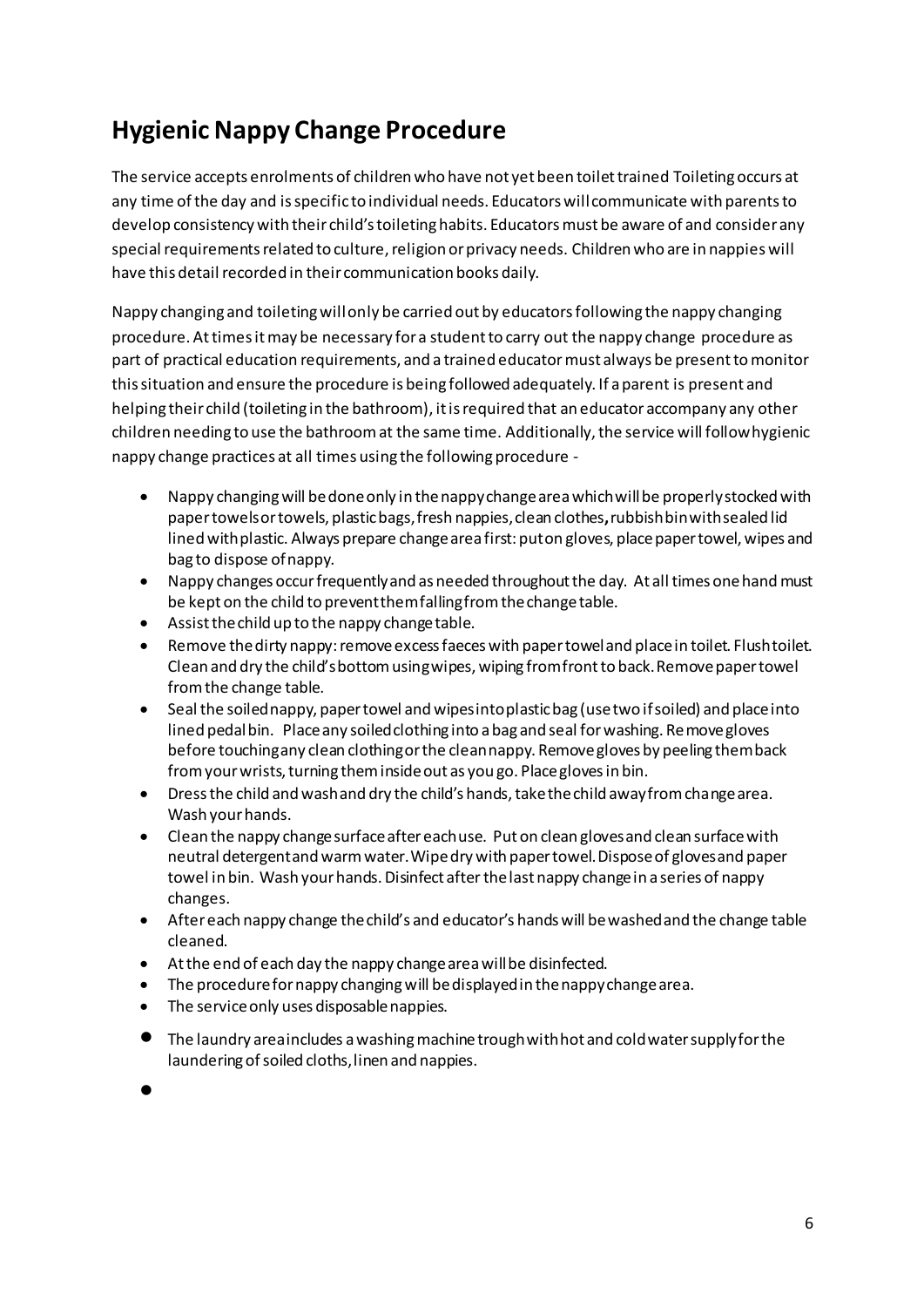## **Hygienic Toileting Procedure**

The service accepts enrolments of children who have not yet been toilet trained. Toileting occurs at any time of the day and is specific to individual needs. Educators will communicate with parents/guardians to develop consistency with their child's toileting habits. Educators must be aware of and consider any special requirements related to culture, religion or privacy needs.

At times it may be necessary for a student to assist children in the area of toileting as part of practical education requirements, and a trained educator must always be present to monitor this situation and ensure the procedure is being followed adequately. If a parent is present and helping their child (toileting in the bathroom), it is required that an educator accompany any other children needing to use the bathroom at the same time.

### **Additionally, the service will follow hygienic toileting practices at all times using the following procedure -**

- Staff will at all times encourage the child to be independent in their toileting habits and provide assistance as and when needed.
- It is better to use the toilet when toilet training for effective hygiene and infection control factors.
- The service will ensure that toilets and hand washing facilities are easily accessible to children.
- Children will be encouraged to flush toilets and wash hands after use.

### **Disposable gloves should be used for any of these stages in the toileting procedure:**

- Help child to remove clothing if needed.
- Help child onto toilet if needed.
- Help the child to wipe themselves, encouraging them to wipe front to back.
- Encourage the child to flush the toilet themselves.
- Encourage the child to wash and dry hands on single sheet of paper towel, and then to leave the bathroom.

### **If the child has soiled or wet their clothing:**

- Remove any wet/soiled clothing and seal in a bag for washing. It must be doublebagged.
- Clean and dry the child.
- Remove your gloves and wash hands, do not touch the child's clean clothing.
- Put on new gloves and dress the child, wash and dry the child's hands. Have them leave the bathroom.
- Clean any spills following procedure for cleaning spills of body fluids.
- Remove and dispose of gloves, wash and dry your hands.
- The procedure for toileting will be displayed in the toileting area.
- The laundry area includes a washing machine trough with hot and cold water supply for the laundering of soiled cloths, linen and nappies.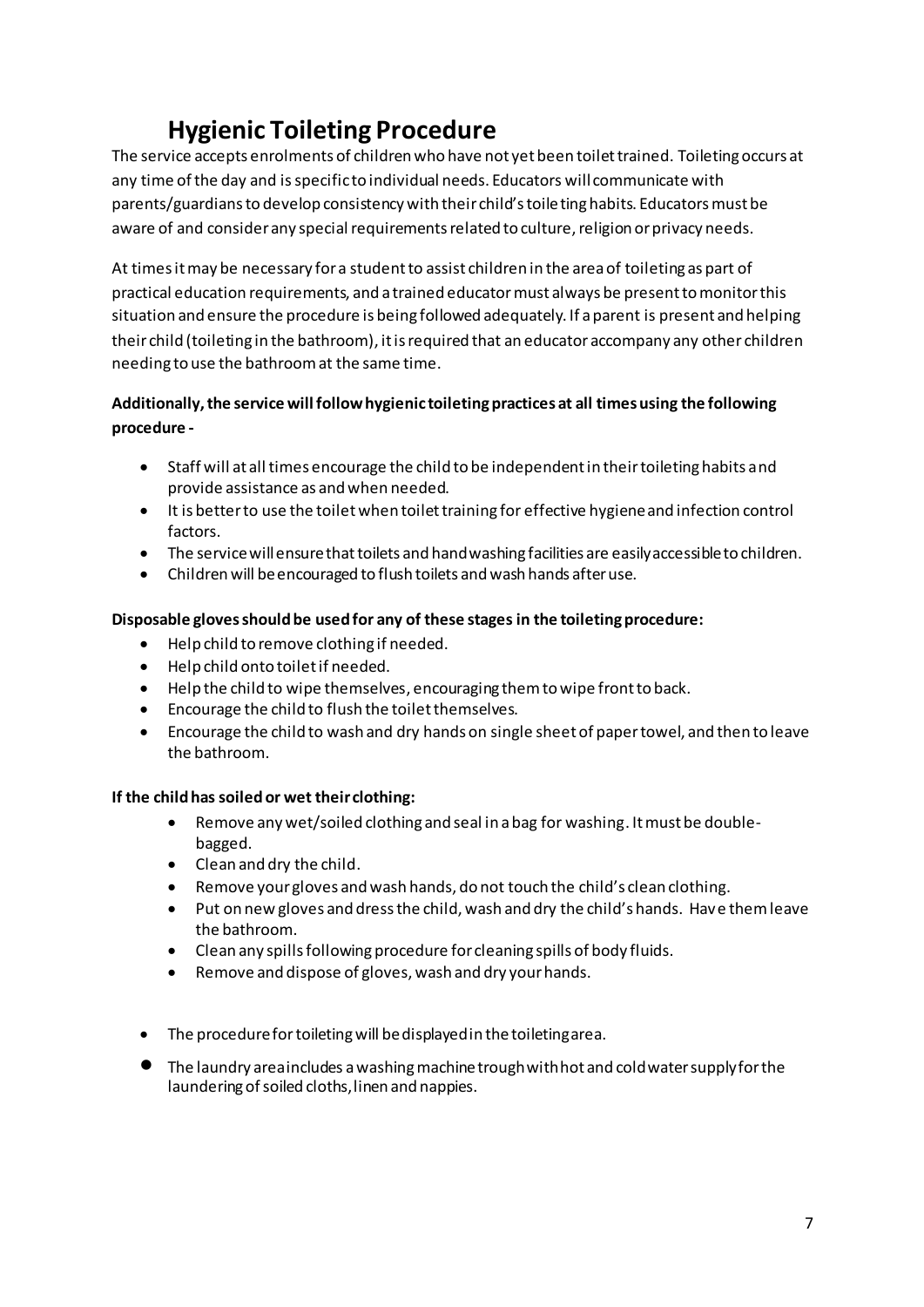# **Spills**

Educators and staff will use a spill kit to immediately clean up spills of blood, urine, vomit and faeces. Spill kits will contain:

- disposable gloves
- paper towel
- disposable cloths or sponge
- detergent
- disposable scraper and pan to scoop
- $\bullet$  bleach solutions which will be prepared to manufacturer's instructions daily. Any bleach solution which is not used after 24 hours will be discarded.

### **Blood**

To clean up a spot of blood educators and staff will:

- wear gloves
- wipe up blood immediately with a damp cloth, tissue or paper towel
- place the cloth, tissue or paper towel in a plastic bag, seal and put in the rubbish bin
- remove gloves and put them in the rubbish bin
- wash surface with detergent and warm water
- disinfect the surface after cleaning it with detergent and warm water if the spill is known or suspected to be infectious
- wash hands with soap and water

To clean up a small blood spill educators and staff will:

- wear gloves
- place paper towel over the spill and allow the blood to soak in
- carefully lift the paper towel and place it in a plastic bag, seal and put in the rubbish bin
- remove gloves and put them in the rubbish bin
- clean the area with warm water and detergent using a disposable cloth or sponge and place the cloth in the rubbish bin
- wipe the area with diluted bleach and allow to dry
- wash hands with soap and water

To clean up a large blood spill educators will:

- wear gloves
- cover the area with an absorbent agent (eg sand) and allow the blood to soak in
- use a disposable scraper and pan to scoop up the absorbent material and any unabsorbed blood or body fluids
- place the absorbent agent, the scraper and the pan into a plastic bag or alternative, seal and put in the rubbish bin
- remove gloves and put them in the rubbish bin
- mop the area with warm water and detergent and wash the mop after use
- wipe the area with diluted bleach and allow to dry
- wash hands with soap and water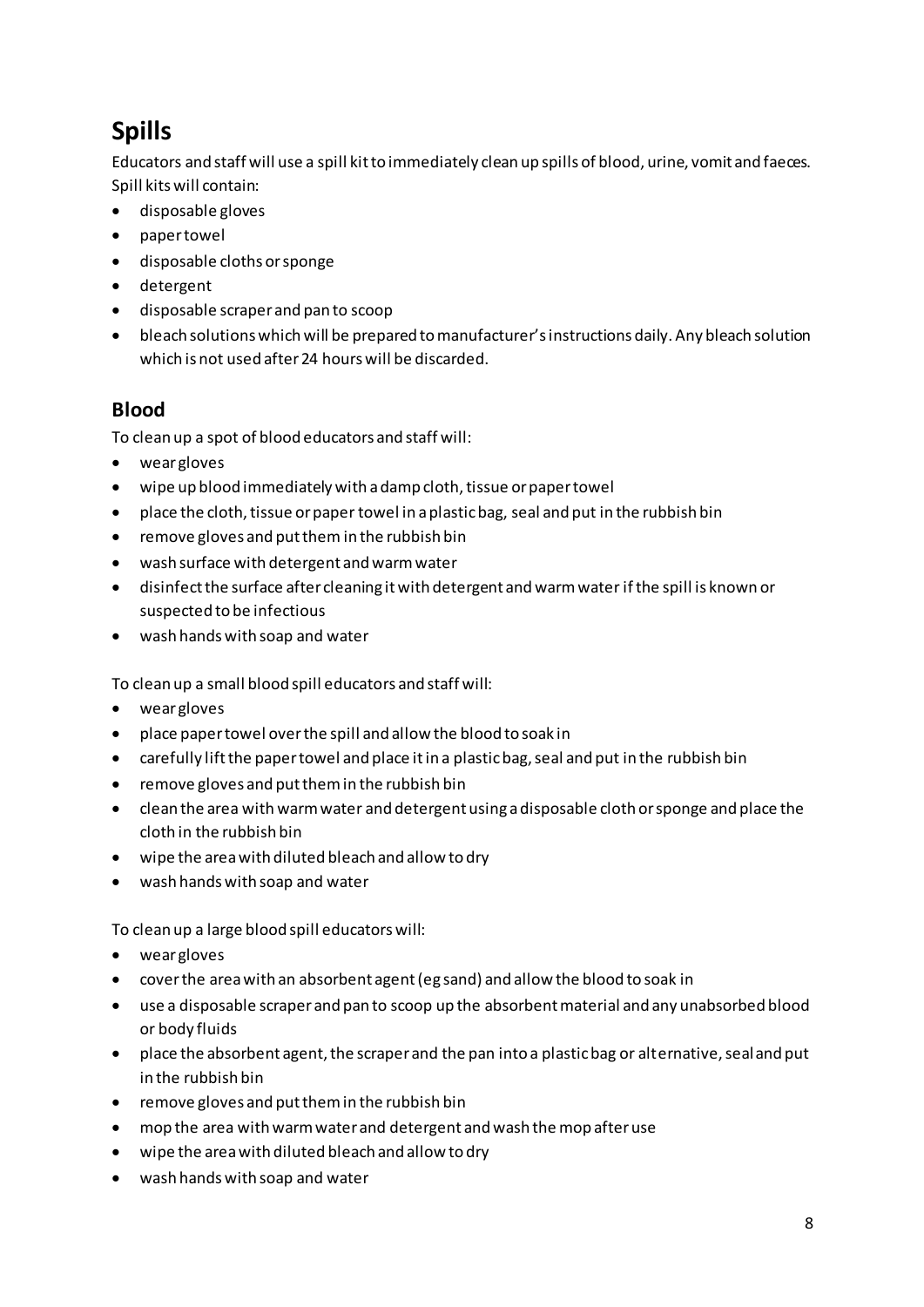### **Faeces, vomit and urine**

To clean up faeces, vomit and urine, educators and staff will:

- wear gloves
- place paper towel over the spill and allow the spill to soak in
- carefully remove the paper towel and any solid matter, place in a plastic bag, seal and put in the rubbish bin
- clean the surface with warm water and detergent, and allow to dry
- disinfect the surface after cleaning it with detergent and warm water if the spill is known or suspected to be infectious (eg diarrhoea or vomit from a child with gastroenteritis)
- wash hands thoroughly with soap and warm running water.

#### **Nasal discharge**

When cleaning children's noses, educators and staff will:

- wash hands after every nose wipe or use an alcohol base hand sanitiser to clean hands. If wearing gloves, educators and staff will do this after removing gloves
- dispose of dirty tissues immediately.

### **Dental Hygiene and Care**

- The service will arrange for dental health professionals to attend the service to discuss good dental health practices and guidelines with educators, children and family members.
- Educators should actively seek to be positive role models for children and families in attendance at the service.
- Educators form positive relationships with family members and children to discuss and encourage good dental health practices and ensure the continuity of care of each child. Information should be made available to family members and staff in their home language.
- The service integrates educative information and guidelines on good dental health practices into the daily routine. This should include information on tooth brushing, tooth friend snacks and drinks and going to the dentist and/or dental health professionals.
- The service will actively encourage good dental health practices including eating and drinking habits, tooth brushing and going to the dentist and/or dental health professionals.
- Children will be encouraged to drink water to quench their thirst and remain hydrated.
- Children will be encouraged to rinse their mouths with water to remove food debris after every meal or snack. Educators will supervise such practices. For babies, their gums should be cleaned gently with a damp cloth to remove plaque and milk.
- Family members should be informed without undue delay any incident or suspected injury or issue with their child's dental health which may include teeth and gums, gum swelling, infection in the mouth, or problems, pain or discomfort the child has with chewing, eating or swallowing food or drink.
- Educators will be aware of dental first aid and receive appropriate professional development opportunities where appropriate.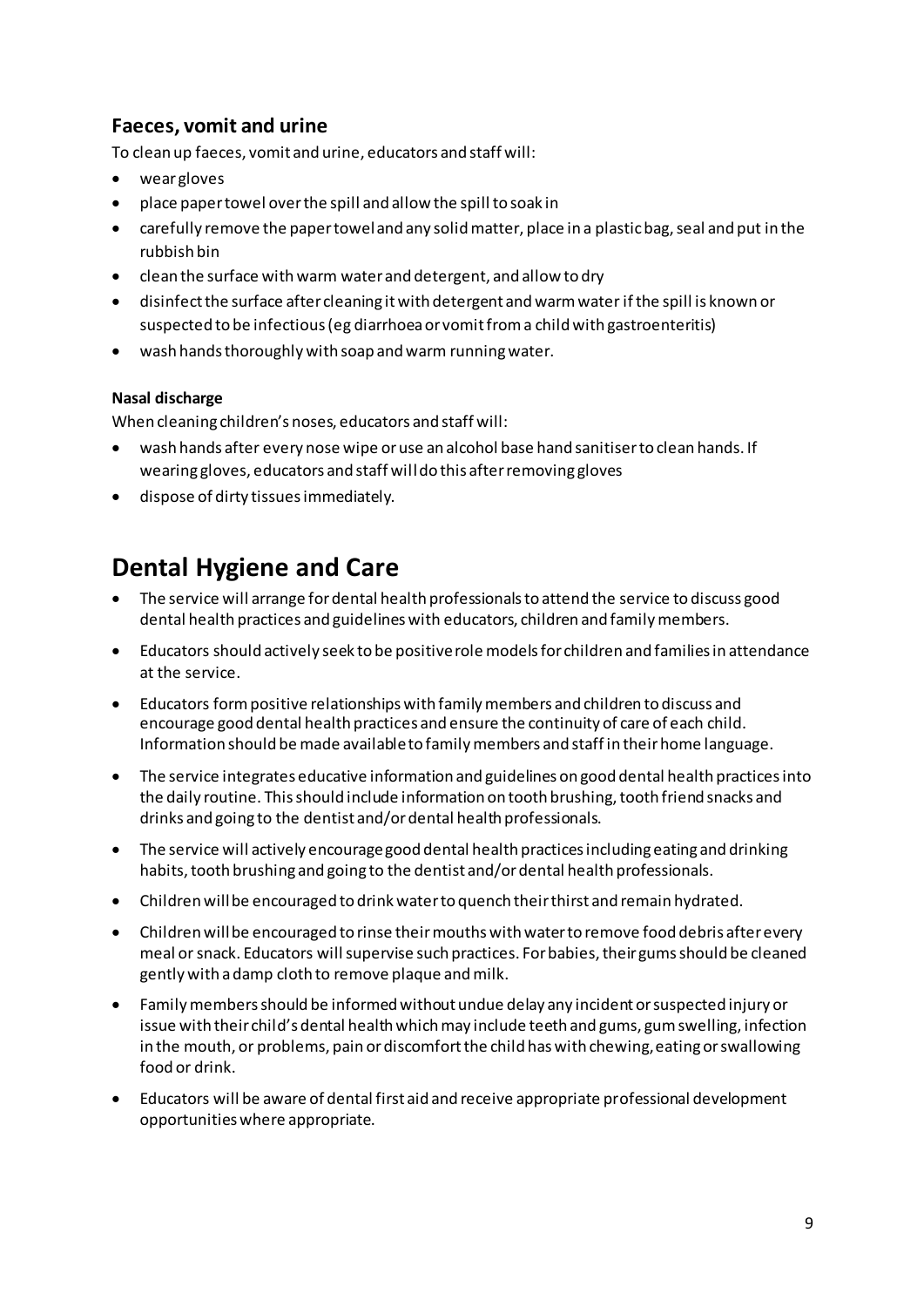## **Dental Accidents**

If a dental accident occurs at the service, the following will occur: For younger children:

- The accident will be managed as an emergency. Injury forms will be completed.
- The tooth will not be reinserted into the socket, but gently rinsed in clean water or clean milk to remove any blood and will be placed in a clean container or wrapped in cling wrap to give to the child's parent or dentist.
- Seek dental advice as soon as possible and ensure educators or the parent takes the tooth/tooth fragment to the dentist with the child.

For older children or adults:

- The accident will be managed as an emergency. Injury forms will be completed.
- Gently rinse the tooth fragments in clean milk or clean water for a few seconds to remove excess dirt and blood.
- Handle the tooth by its crown (the white enamel top part of the tooth), not its root and be careful not to rub off the endothelial fragments on the root of the tooth as these are needed for the tooth to take if replaced by the dentist.
- In an adult or older child who can be relied on not to swallow their tooth, it is preferable to replace the tooth back into the socket. (Be certain that the tooth is placed into the socket the correct way round, in its original position, using the other teeth next to it as a guide).
- Hold the tooth in place by gently biting on a clean handkerchief or gauze pad.
- If unable to reinsert the tooth, get the casualty to hold the tooth inside the mouth next to the cheek or place the tooth in clean milk, sterile saline, or clean water. Place a firm pad of gauze over the socket and have the casualty bite gently on the gauze.
- Seek dental advice as soon as possible and ensure you or the family takes the child to the dentist with the tooth/tooth fragments within 30 minutes, as the root endothelial layer begins to deteriorate after 30 minutes.
- If the tooth has been in contact with dirt or soil, advise the family that tetanus prophylaxis may be required and advise them to consult with both their dentist and doctor.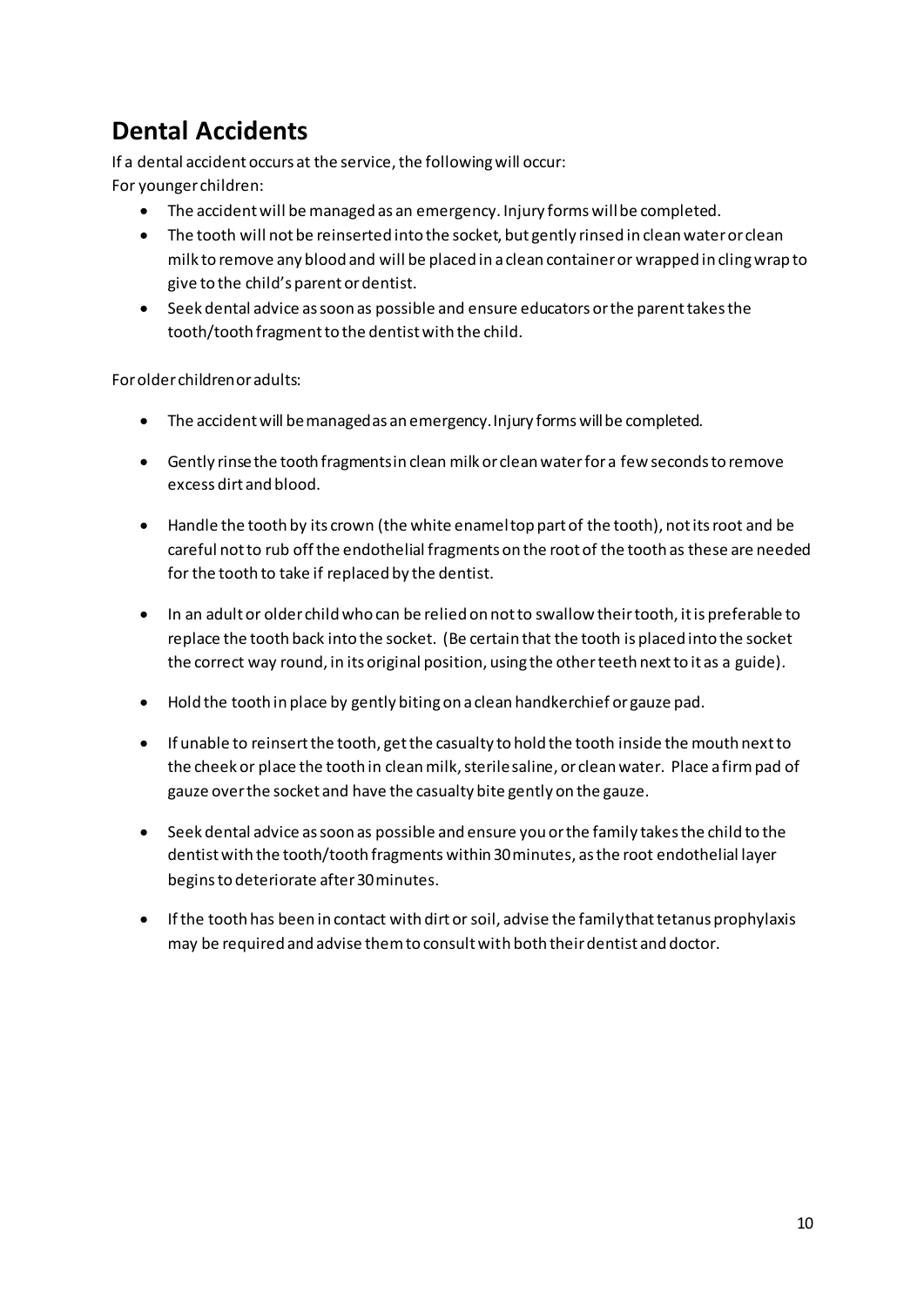### **Food Preparation and Food Hygiene Procedure**

Our service will follow appropriate food preparation hygiene techniques to meet the requirements of the *Food Standards Australia New Zealand* such as:

- Wash hands before food preparation.
- Cleaning food preparation area before, during and after use.
- Using colour-coded chopping boards in order to prevent cross contamination of raw food.
- Ensuring that individuals preparing food know, follow and adhere to the appropriate hygiene procedures. This includes:
	- o Washing their hands
	- o Keeping their personal hygiene at a high level. For example, tying their hair back or keeping it under a net
	- o Not wearing jewellery (wedding band excluded)
	- o Covering cuts with a blue bandaid and gloves
	- o Always wearing gloves if they are wearing nail policy, nail decorations or artificial nails or have long fingernails
	- o Not changing nappies before preparing food
- Avoiding the contamination of one work area to another by using colour-coded wash cloths and having specific cleaning implements (for example gloves and scourers) for a specific area.
- Avoiding the contamination of one work area to another by using the colour-coded wash cloths system and restricting the movement of contaminated items (such as gloves and cleaning implements) from one area to another.
- Clean children's dining tables with soap and water and dry before serving food.
- Ensuring food is always served in a hygienic way using tongs and gloves.
- Clean children's dining tables with soap and water and dry after meal times.
- Each child will be provided with their own clean drinking and eating utensils at each mealtime. These utensils will be washed after each use. Educators will actively encourage and monitor children so they do not to use drinking or eating utensils which have been used by another child or dropped on the floor.
- Providing families with current and relevant information about food preparation and hygiene.
- Showing and discussing with children the need for food hygiene in both planned and spontaneous experiences.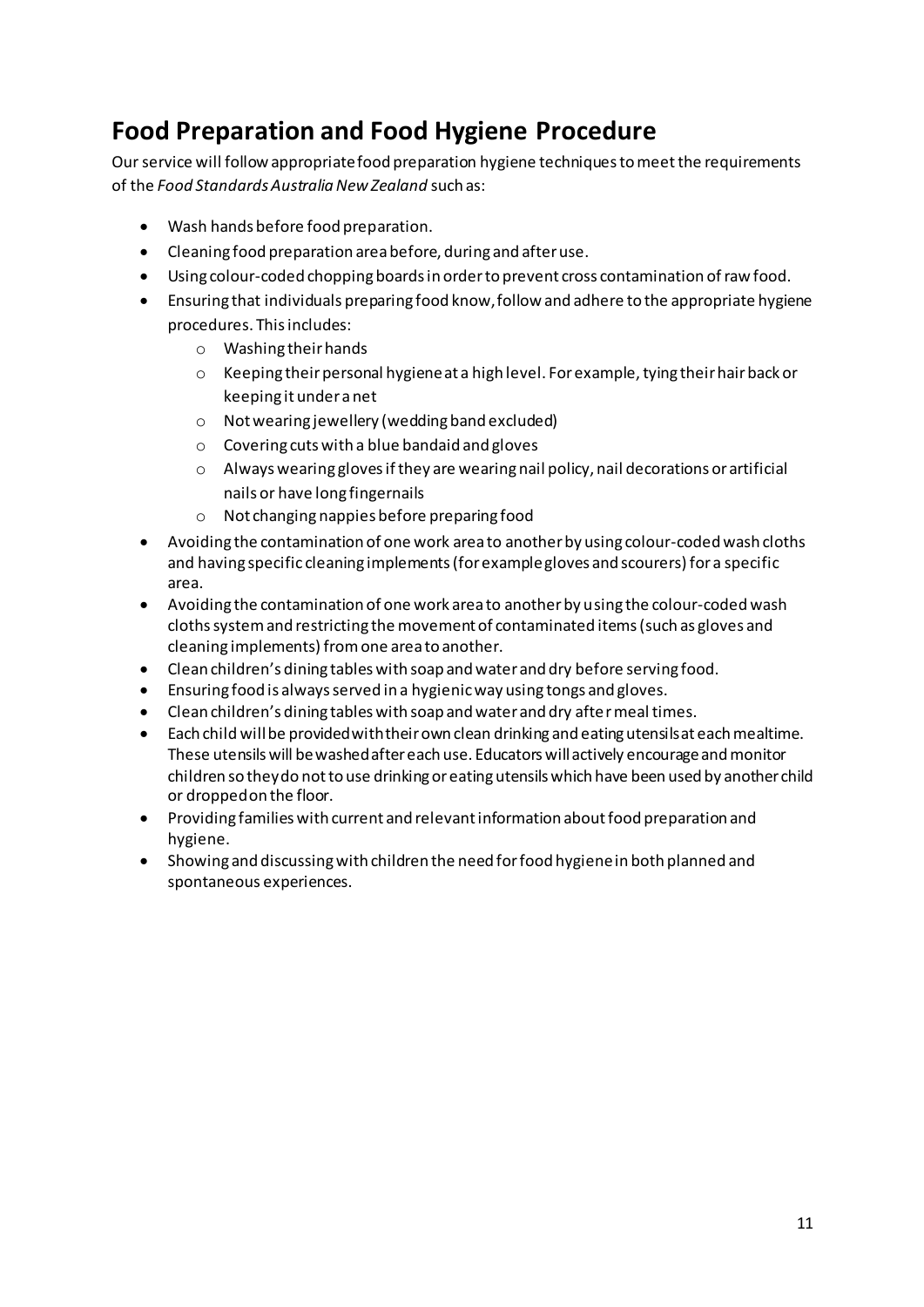#### **Cooking with Children**

We sometimes include cooking experiences in our service's programming for the children. When these experiences are carried out, educators that are supervising will be vigilant to ensure food preparation remains a hygienic and safe experience. The relevant points from the above food preparation procedure will be followed during the children's cooking experiences.

Example of the type of activities children will participate in during cooking experiences include:

- Helping choose what to cook.
- Measuring and weighing ingredients.
- Stirring or mixing ingredients.
- Washing salad, vegetables or fruit.
- Setting the tables.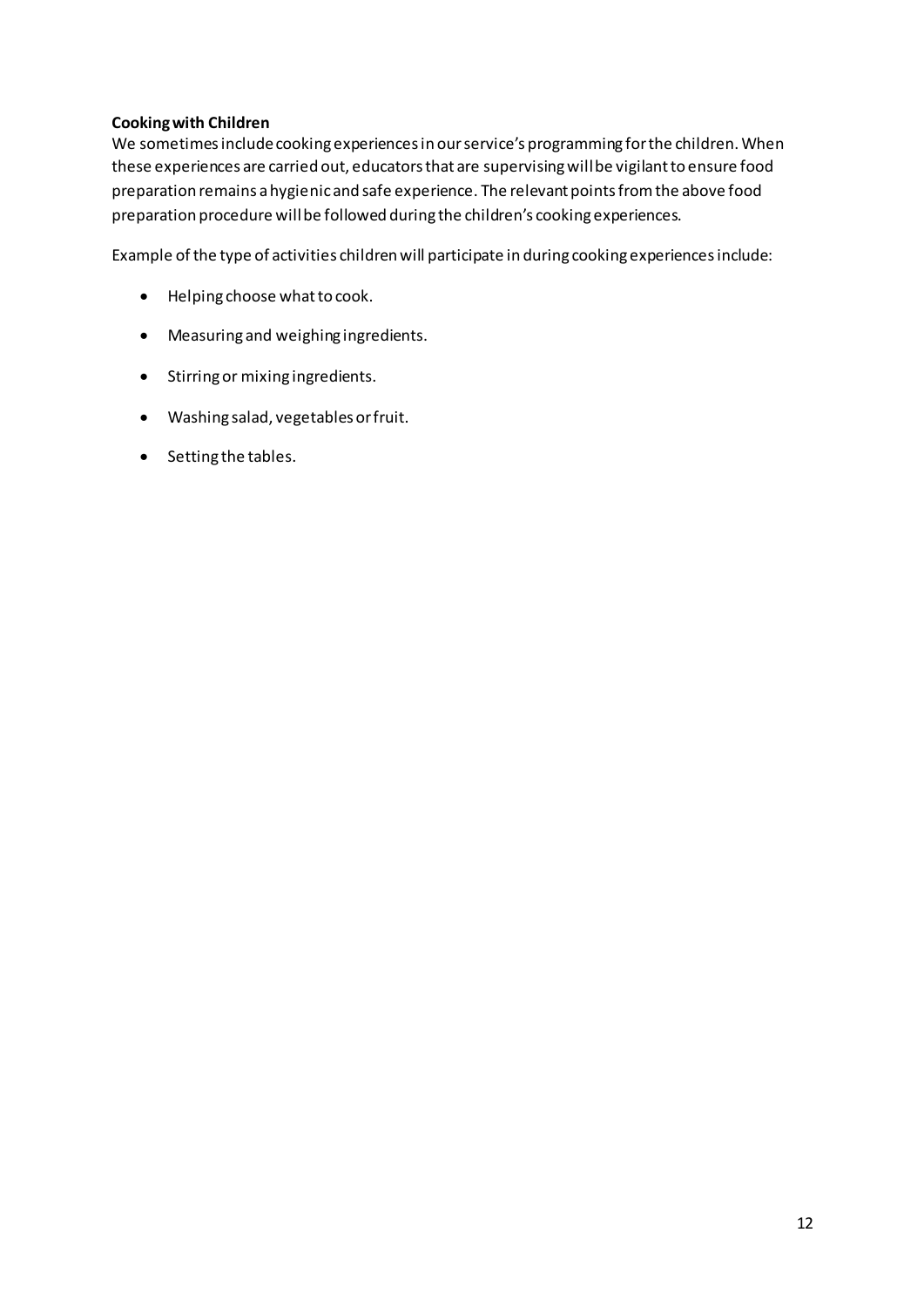### **Food Safety, Temperature Control and Transport Procedure**

### **We will, to the best of our ability, educate and promote safe food handling and hygiene in the children and families by:**

- Provide food safety information from Safe Food Australia and NSW Food Authority.
- Encouraging parents to the best of our ability to continue our healthy eating message in their homes. This information will be provided upon enrolment and as new information becomes available.
- Encouraging educators to present themselves as role models. This means maintaining good personal nutrition and eating with the children at meal times.
- Providing nutrition and food safety training opportunities for all staff including an awareness of other cultures food habits.

### **The bacteria that commonly cause food poisoning grow rapidly between 5<sup>o</sup>C and 60<sup>o</sup>C, this is**  commonly referred to as the "temperature danger zone".

#### **To keep food safe:**

- All perishable food for children brought from home will be immediately placed in the refrigerator provided in the centre. Children's food will be removed from insulated containers before placing in the refrigerator.
- Don't leave perishable foods in the temperature danger zone for longer than 2 hours.
- Keep cold food in a fridge, freezer, below 5°C until you are ready to cook or serve, e.g. if you are serving salads keep them in the fridge until ready to serve.
- Keep hot food in an oven or on a stove, above 60°C until you are ready to serve.
- Refrigerate leftovers as soon as possible, within 2 hours. If reheating leftovers, reheat to steaming hot. Heating food is not always recommended, however.
- Never defrost foods on the bench top. Foods should be defrosted overnight in the fridge or in the microwave.
- Use a thermometer to make sure your fridge is below  $5^{\circ}$ C. Don't overload refrigerators, as this reduces cooling efficiency.
- All foods (dry, cold and frozen) will be used by the FIFO rule (first in, first out). This will allow a rotation of food to make sure older stock is used first.
- Store dry foods in sealed, air-tight containers.
- Store food on shelving.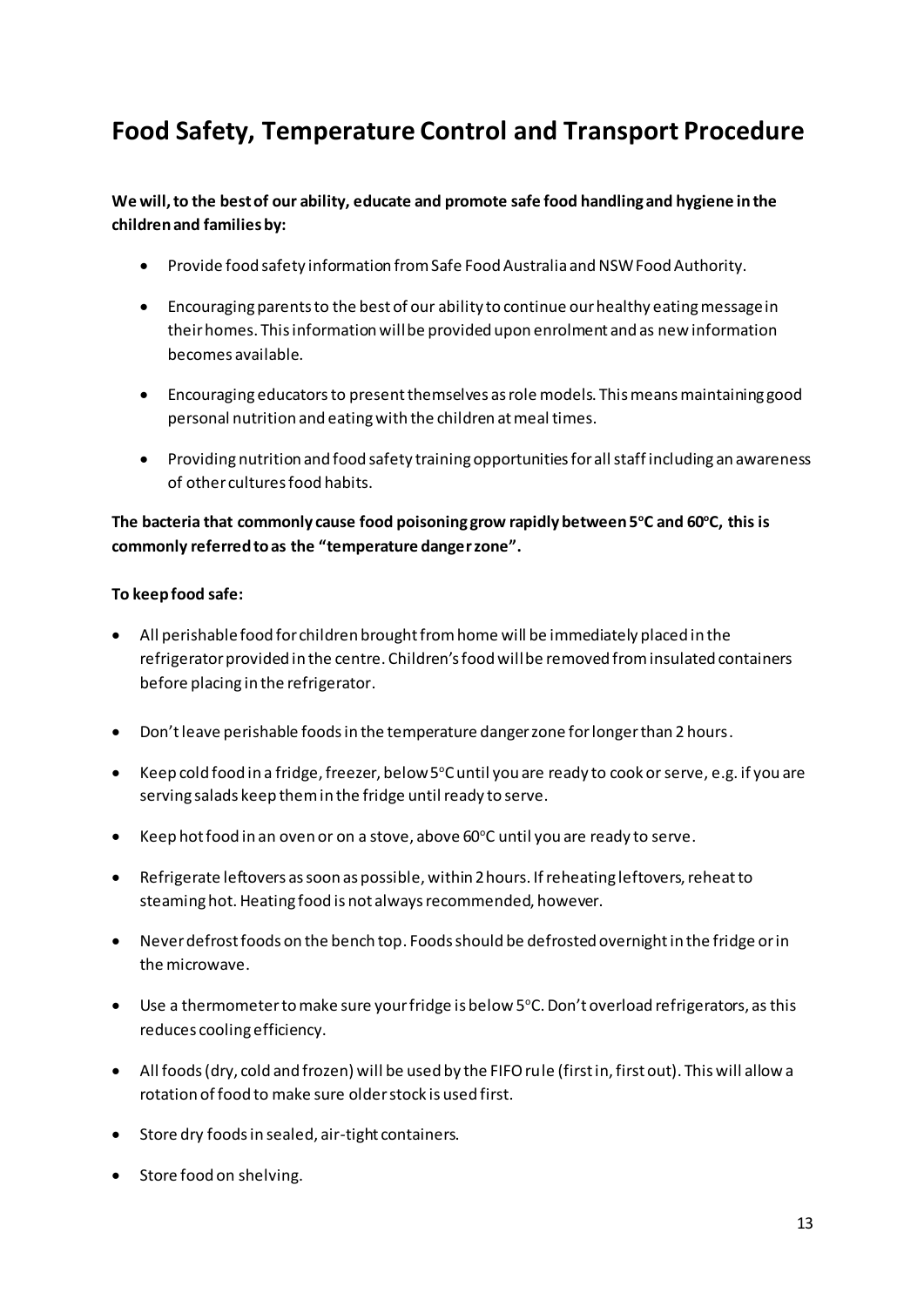- Any food removed from its original container must be stored in a container with the used by date of the food written on it. The ingredients must also be listed with the date it was opened.
- Ensure the food storage area is well cleaned, ventilated, dry, pest free and not in direct sunlight.
- Prevent pests by cleaning spills as quickly as possible and removing garbage/waste frequently.
- All foods are wrapped, covered, dated (used by date and date it entered the Centre) and labelled.
- Store foods on shelves, never on the floor including play dough material.
- Store raw and cooked foods separately. NEVER store raw foods on top of cooked foods as juices may drip down and contaminate the cooked food.
- Store food once it has sufficiently cooled down. Foods cool quicker in smaller, shallow containers.
- Fridges and freezers need to be cleaned regularly and fridge door seals checked to be in good repair.
- The operating temperature of the fridge and freezer need to be checked regularly and a record kept of this.

#### **Food Transport**

#### **Protecting food from contamination will be achieved by:**

- Using containers with lids or by applying plastic film over each container. These materials will be suitable for food contact to ensure that they do not contain any chemicals that could leach into the food.
- Aluminium foil, plastic film and clean paper may be used and food will be completely covered.
- Food already in packaging may not need additional coverage. However, if additional coverage is required the above will apply.
- Previously used materials and newspaper will not be used.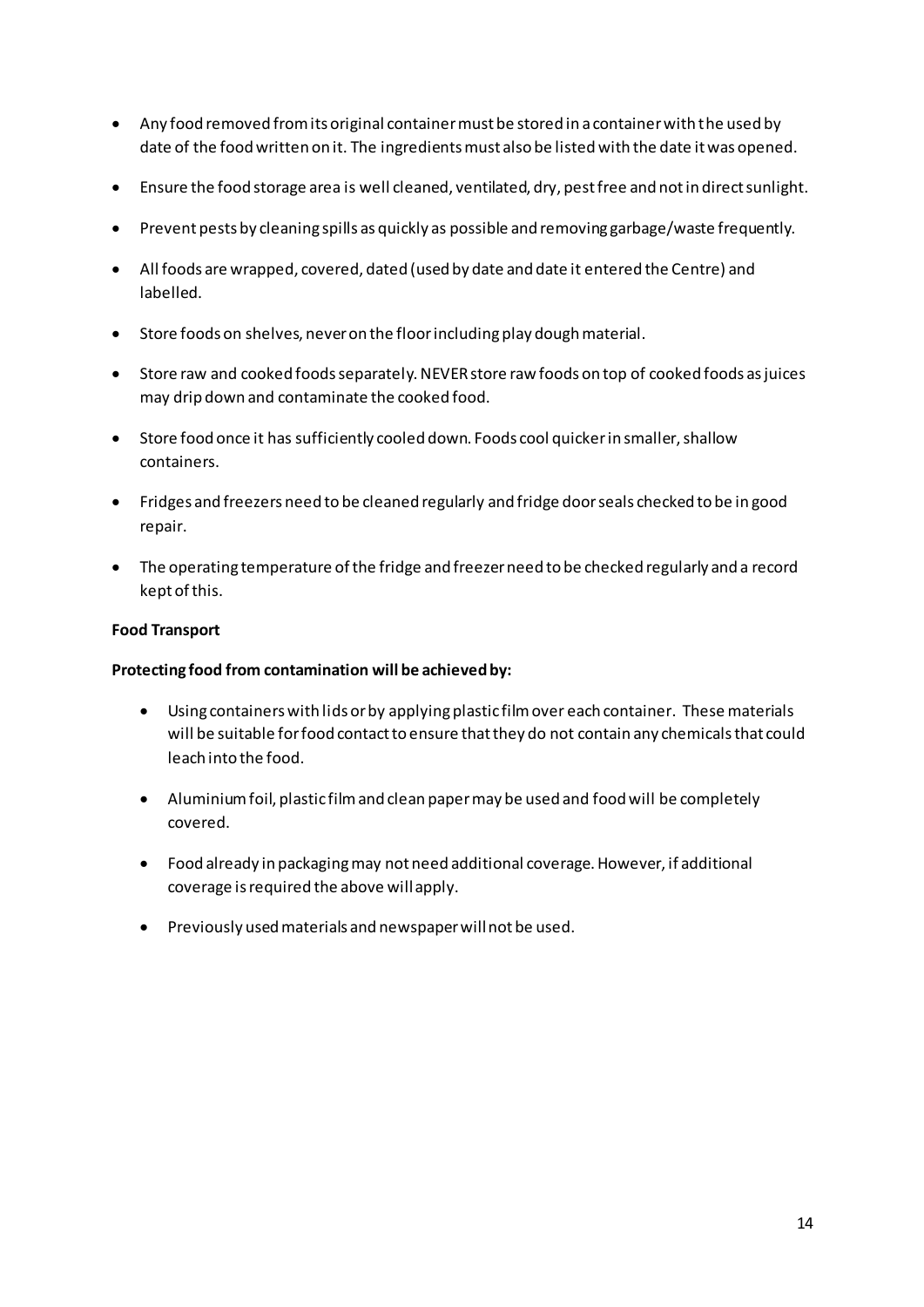#### **Temperature Control**

- When potentially hazardous foods are being transported they will be kept at or below 5 degrees Celsius for cold food, or above 60 degrees Celsius for hot food.
- If the journey is short, insulated containers may be used to keep the food cold/hot. If the journey is longer, ice bricks or heat packs will be used to maintain temperature requirements.
- Only pre-heated or pre-cooled good will be placed in insulated containers, which will have a lid to maintain temperatures.
- Insulated containers will be kept clean and in good working conditions at all times, will only be used for food and will be kept away from other items such as chemicals or fuel.
- Insulated containers will be filled as quickly as possible and closed as soon as they have been billed and kept closed until immediately before the food is needed or is placed in other temperature-controlled equipment at the destination.

#### **The following will be considered when transporting food:**

- Containers of cool food will be placed in the coolest part of the vehicle.
- If the inside of the vehicle is air-conditioned, cold food may be transported better here rather than in the boot.
- Vehicle will be kept clean and maintained at hygienic standards.
- When food is being packed in the vehicle, cold foods will be collected last and immediately placed in insulated containers for transporting.
- Upon arrival at the destination, staff will immediately unload any hot or cold food and place it in an appropriate temperature controlled environment.
- All food will be served within two hours of it being cooked.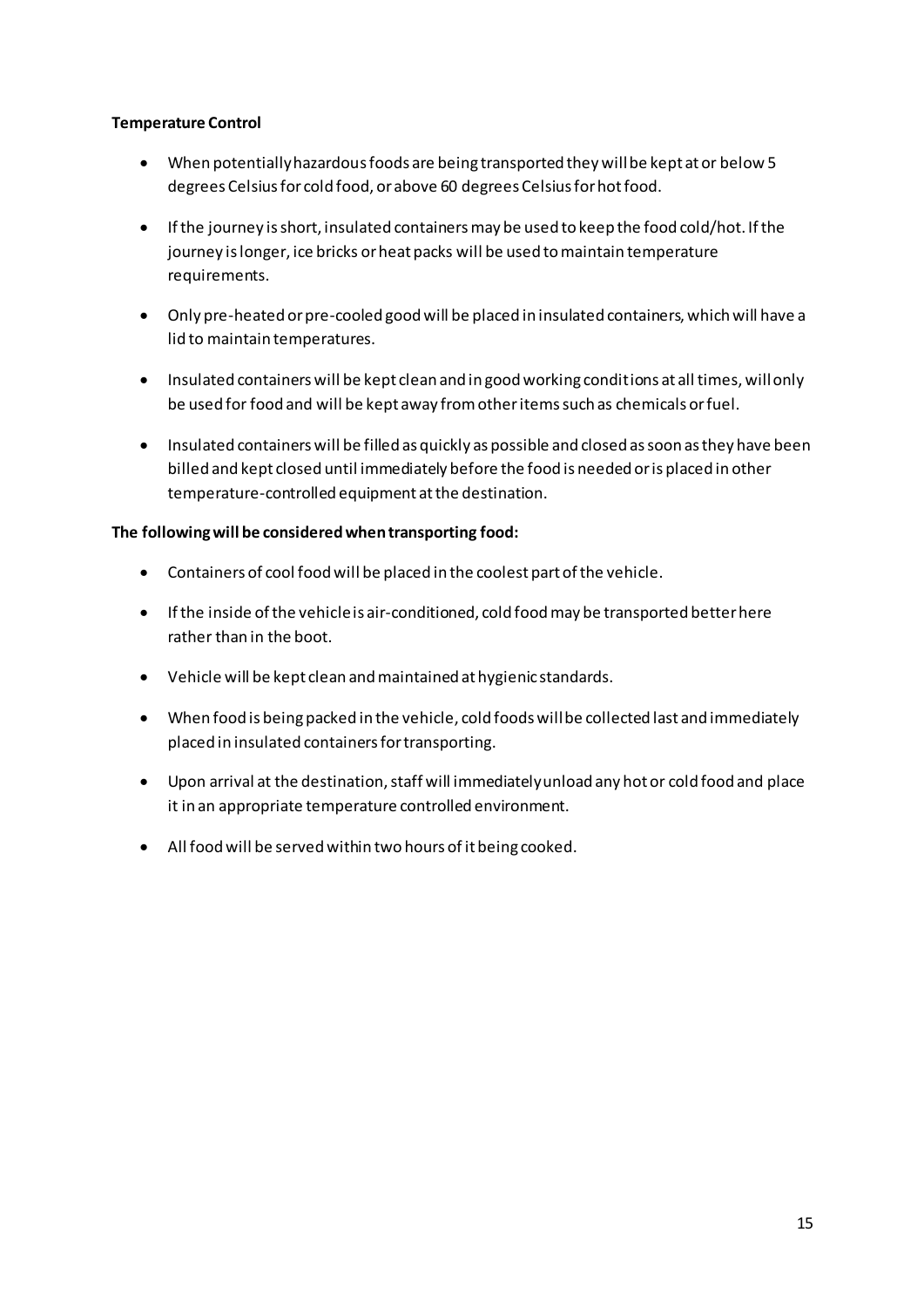### **Food Storage Procedure**

In order to implement safe food storage practices to the highest possible standard, educators will access and amend their practices to the latest known information. This information will be passed onto families.

Staff will then implement these standards in the Centre by inspecting food items when first brought into the Centre to ensure they are in good order, for example, not in damaged packing, within their used by date period and at a correct temperature. Staff will then see that they are appropriately stored as per the following:

- All foods (dry, cold and frozen) will be used by the FIFO rule (first in, first out). This will allow a rotation of food to make sure older stock is used first.
- Store dry foods in sealed, air-tight containers.
- Store food on shelving.
- Any food removed from its original container must be stored in a container with the used by date of the food written on it. The ingredients must also be listed with the date it was opened.
- Ensure the food storage area is well cleaned, ventilated, dry, pest free and not in direct sunlight.
- Prevent pests by cleaning spills as quickly as possible and removing garbage/waste frequently.

### **For cold storage, the following applies:**

- All foods are wrapped, covered, dated (used by date and date it entered the Centre) and labelled.
- Foods are stored at the correct temperature depending on the product. Cold foods need to be stored at less than 5 degrees (C) and frozen foods at minus 18 degrees (C).
- Store foods on shelves.
- Store raw and cooked foods separately. NEVER store raw foods on top of cooked foods as juices may drip down and contaminate the cooked food.
- Store food once it has sufficiently cooled down. Foods cool quicker in smaller, shallow containers.
- Fridges and freezers need to be cleaned regularly.
- The operating temperature of the fridge and freezer need to be checked regularly and a record kept of this.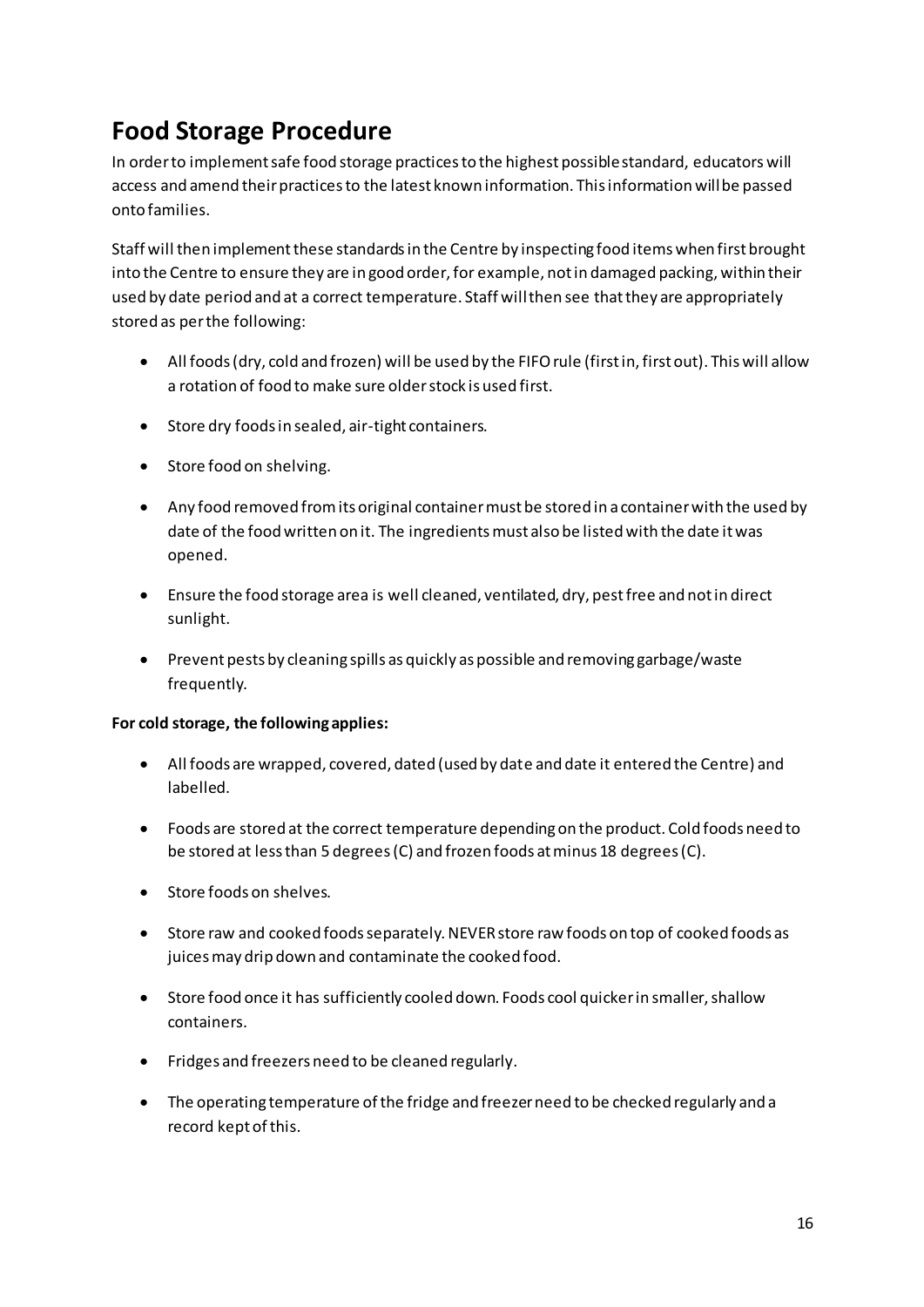## **Birthday Cakes**

To prevent germs spreading when a child blows out birthday candles, birthday cakes must be:

- separate cupcakes for all children including one with candles for the birthday child or
- a separate cupcake with candles for the birthday child and a large cake that can be cut and shared

## **Play Dough**

To reduce the risk of spreading infections, educators will:

- make a new batch of play dough each day or make a new batch each week and take out enough play dough for each day
- store the remaining play dough in an airtight container away from children
- ensure children and educators wash their hands before and after using play dough

### **Job Description for Cooks**

**Responsible to:** Owner/Operator and Nominated Supervisor

### **AIMS OF THE POSITION**

- Provide and prepare a variety of well-balanced nutritional meals.
- Ensure a high standard of cleanliness of the kitchen and equipment.
- To be an active team member of the service.

### **DUTIES OF THE POSITION**

- Plan a weekly menu.
- Provide a diet for the children which has reduced sugar, no added salt, low fat, high fibre, and is free from artificial colours and preservatives.
- Ensure any special diets are adequately catered for e.g. vegetarian, diabetic, dairy intolerance etc. An alternative must be prepared.
- Make a shopping list from weekly menu.
- Rotate stock each week.
- To prepare fresh fruit and vegetables that are not already prepared.
- To follow the menu.
- Prepare lunch and afternoon tea for both rooms. To deliver to both rooms.
- To prepare afternoon tea for After School Care.
- Wash and wipe dishes.
- Assist with social functions e.g. Easter, Christmas, Eid al-Adha, etc.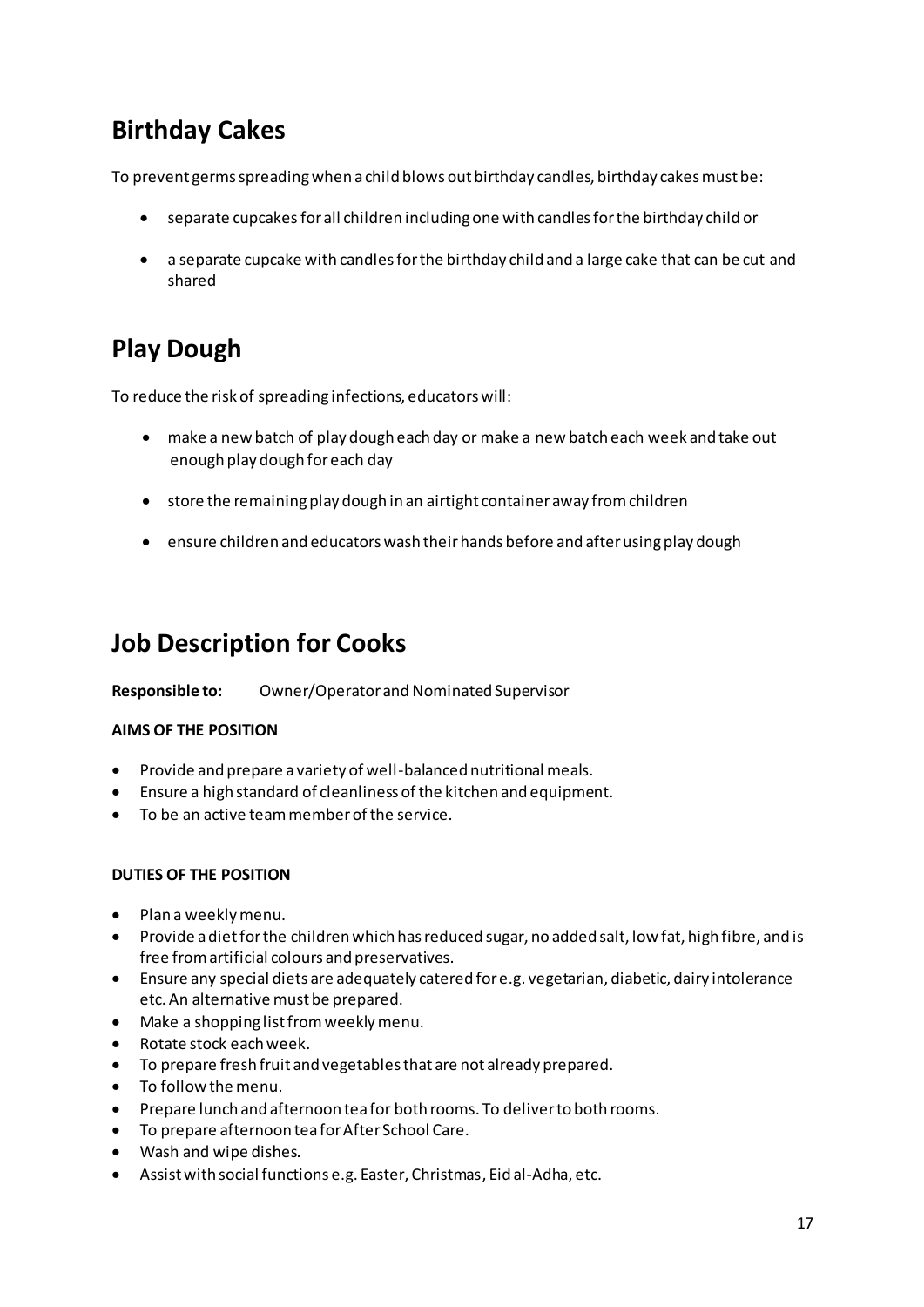- Reduce wastage of food.
- Ensure kitchen, sink, walls, cupboards are thoroughly clean at all times
- Clean fridge weekly.
- Clean oven monthly.
- Clean cupboard interiors bi-monthly or more frequently if necessary.
- Cover all food with cling wrap or foil when needed.
- Ensure all foods are stored in the correct manner.

#### **Personal**

- Maintain personal hygiene in the food preparation.
- Wear disposable gloves or use tongs when handling food.
- Attend all staff meetings as an active staff member.
- To interact positively with children, staff and visitors.
- Sign attendance book daily.
- WORK AT ALL TIMES TOWARDS THE SERVICE PHILOSOPHY AND ABIDE BY THE POLICIES OF THE SERVICE.

*I undertake to fulfil the specification of this job description, abide by the policies of this service and to follow the instructions of the Nominated Supervisor and Owner/Operator.* 

| <b>Full Name</b> |  |  |
|------------------|--|--|
| <b>Signed</b>    |  |  |
| Date             |  |  |